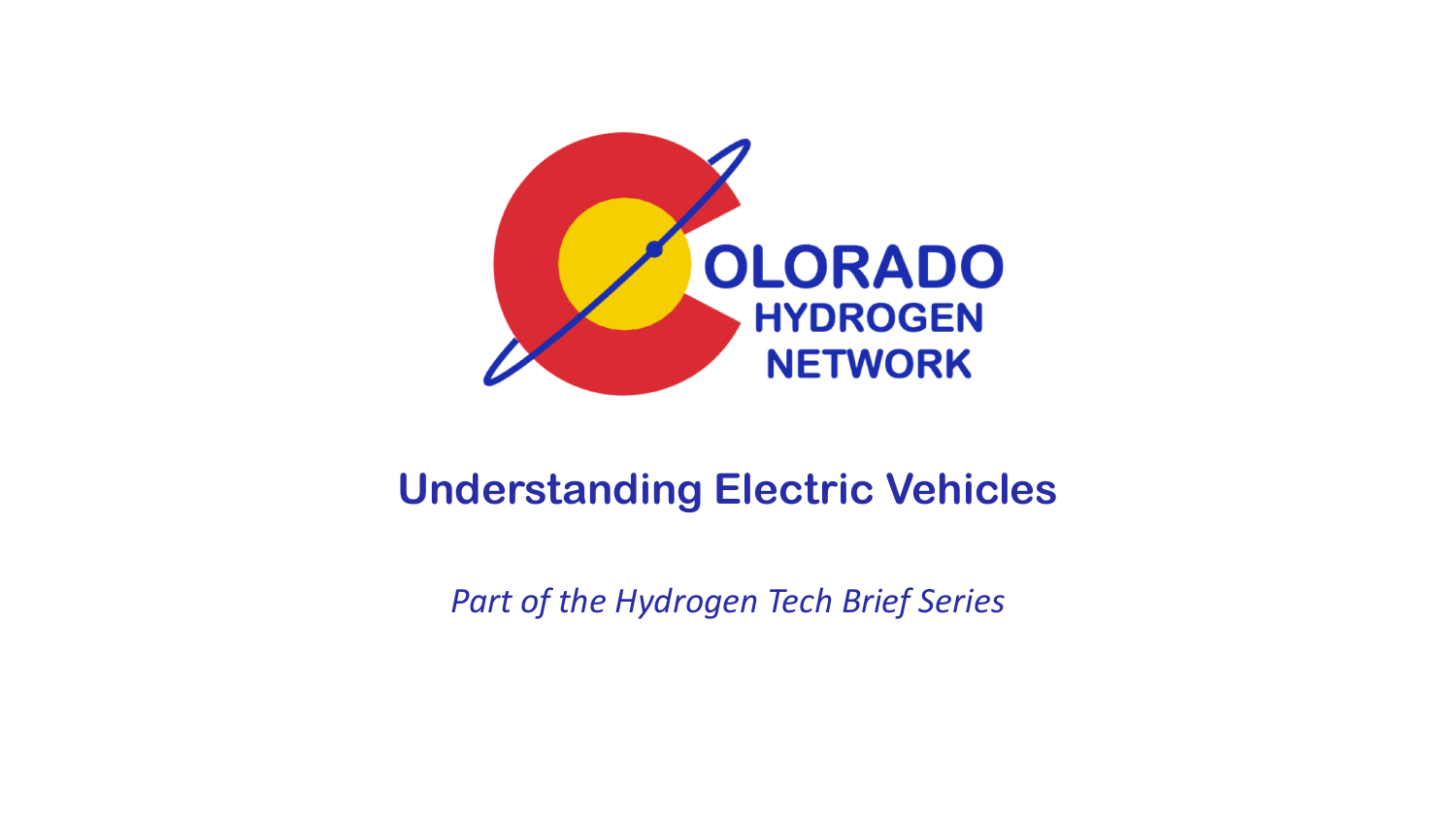## **The Problem**

- Halting global warming caused by CO<sub>2</sub> and other Green House Gases
	- $-$  All energy sectors must transition from fossil fuels to renewable energy
- The transportation sector needs a form of renewable energy that is
	- ⎻ *Energy dense*
	- ⎻ *Quickly transferred to vehicle*



US CO<sub>2</sub> Emissions by Sector - 2019

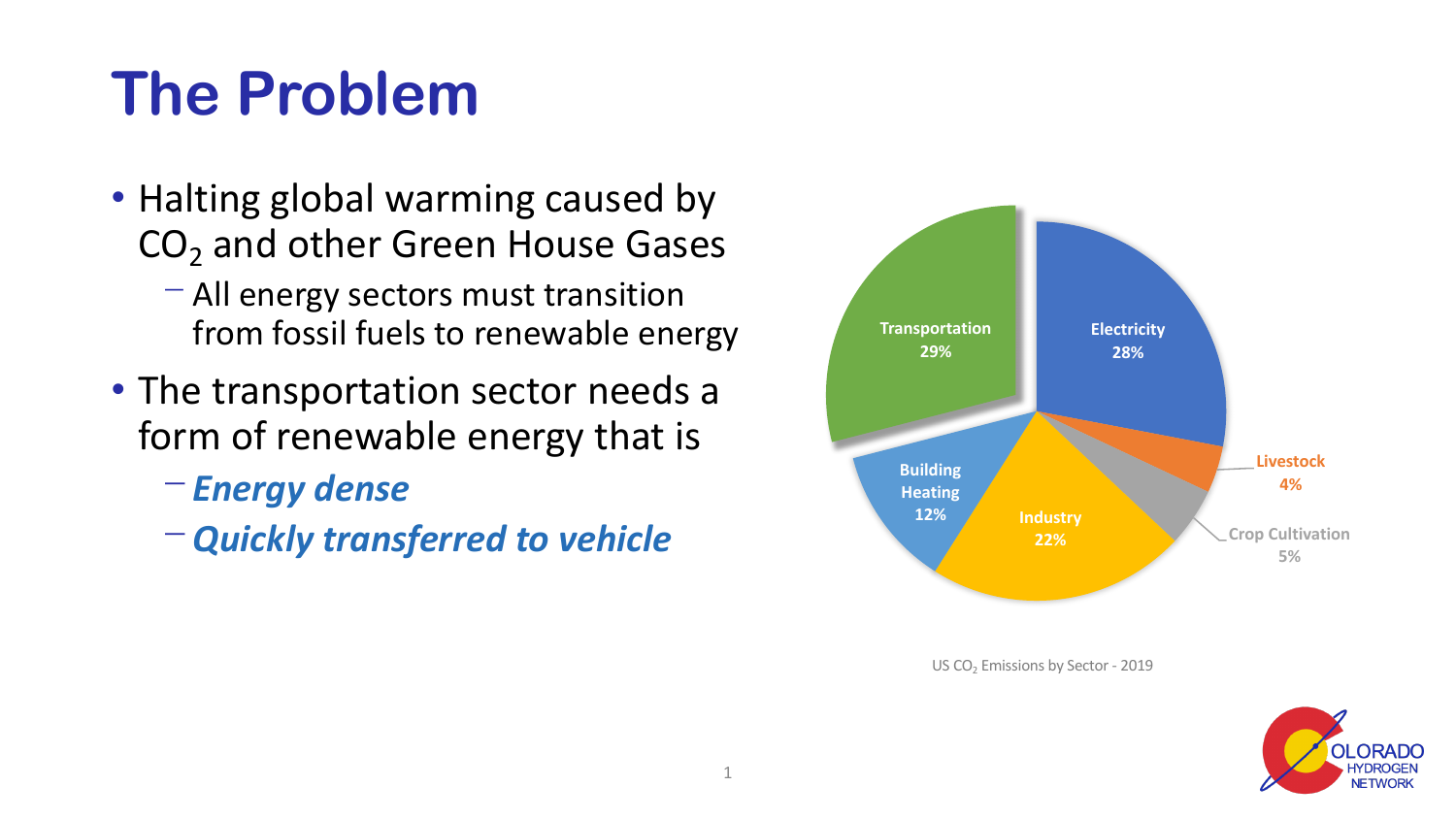# **The Solution**

- Two types of Electric Vehicles (EV's)
	- Battery  $EV's Get$  their energy by charging
	- Fuel Cell  $EV's Get their energy from hydrogen$

|                       | <b>Batteries Hydrogen</b> |             | <b>Impact</b>       |
|-----------------------|---------------------------|-------------|---------------------|
| <b>Energy Density</b> | Low                       | <b>High</b> | Range & Travel Time |
| Speed of refueling    | Slow                      | Fast        | <b>Travel Time</b>  |

- In order to entice *all* drivers to switch to renewable energy
	- ⎻ Vehicles need to offer the same *performance* and *convenience* as petroleum
	- Fuel Cell EV's provide the same user experience as gas & diesel:
	- ✓ 3-Minute Refueling
	- ✓ Range Undiminished by Cold Weather

✓ Light, Compact, Abundant Energy for Trucks & RV's ✓ Full Driving Range with Heavy Loads and Towing

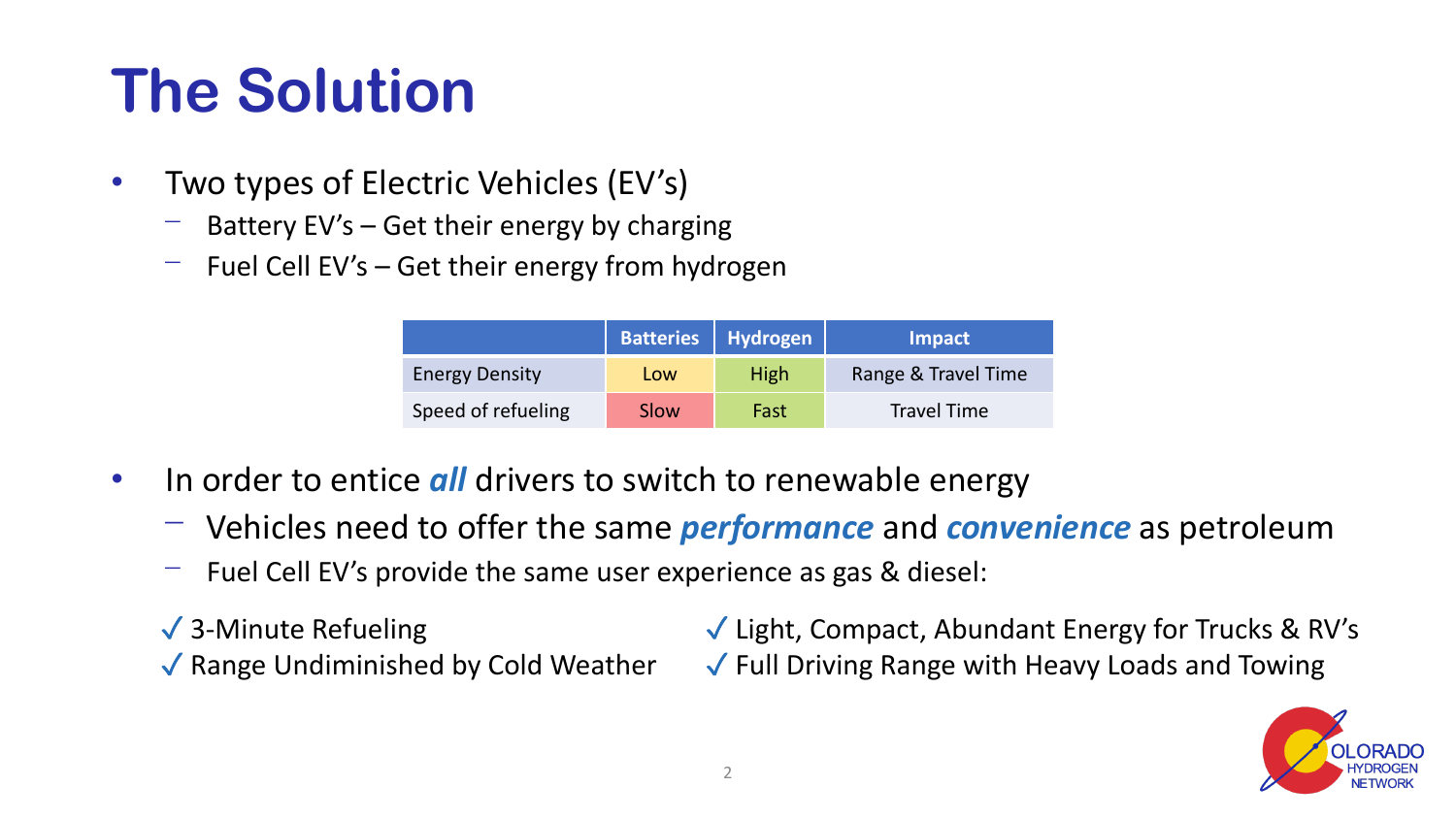#### **The Customer's Perspective – Comparing Options**

| <b>Characteristic</b>                                | <b>Battery EV</b>                              | <b>Petroleum</b><br><b>Vehicles</b> | <b>Fuel Cell EV</b>                |                                  |
|------------------------------------------------------|------------------------------------------------|-------------------------------------|------------------------------------|----------------------------------|
| Fuel cost per mile                                   | 3.5¢ (warm weather)<br>5.8¢ (cold weather)     | 11 <sup>c</sup>                     | 11 <sup>c</sup>                    | Sweet Spot for<br>Battery EV's   |
| <b>Fueling Time Long Trips</b><br>(450 mile example) | 1 hour<br>(2 stops, 30 minutes)                | 3 minutes                           | 3 minutes                          |                                  |
| <b>Refueling Temperature</b>                         | Charge only when<br>battery above 32°F         | Any<br>Temperature                  | Any<br>Temperature                 |                                  |
| Range at Hot and Cold                                | Reduced 20% to 50%                             | Unaffected                          | Slight effect                      | Sweet Spot for<br>Fuel Cell EV's |
| Suitability for Large SUV<br>Trucks and RV's         | Battery weight, bulk<br>& cost become limiting | Unlimited                           | Unlimited                          |                                  |
| Impact of Towing                                     | <b>Decreased Range</b>                         | <b>Decreased</b><br><b>Mileage</b>  | <b>Decreased</b><br><b>Mileage</b> |                                  |
| Fueling / Recharging                                 | Charge at home or<br>public chargers           | <b>Gas stations</b>                 | Hydrogen Fuel<br><b>Stations</b>   |                                  |

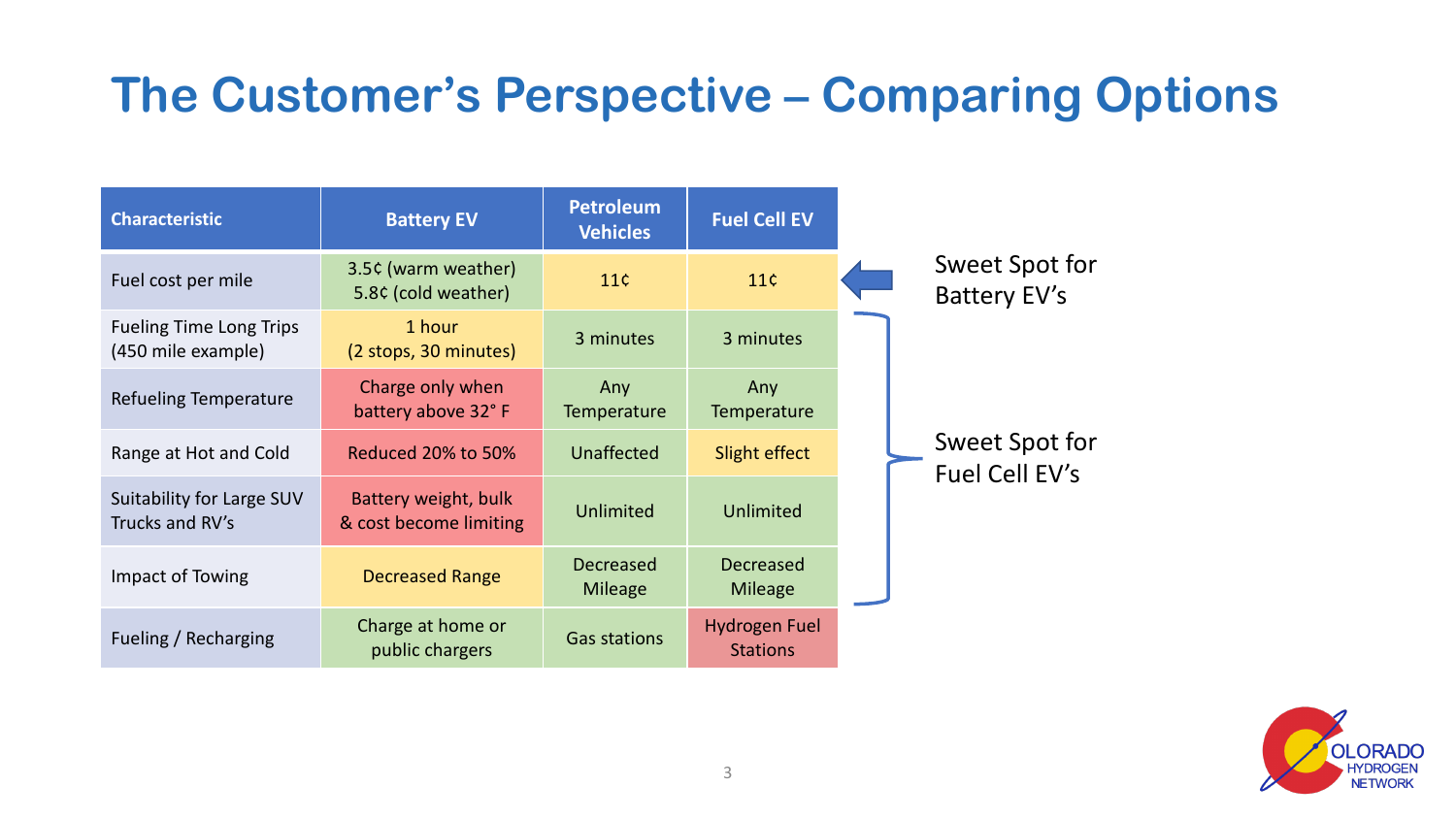### **Suitability for EV Type by Range**



**NETWORK**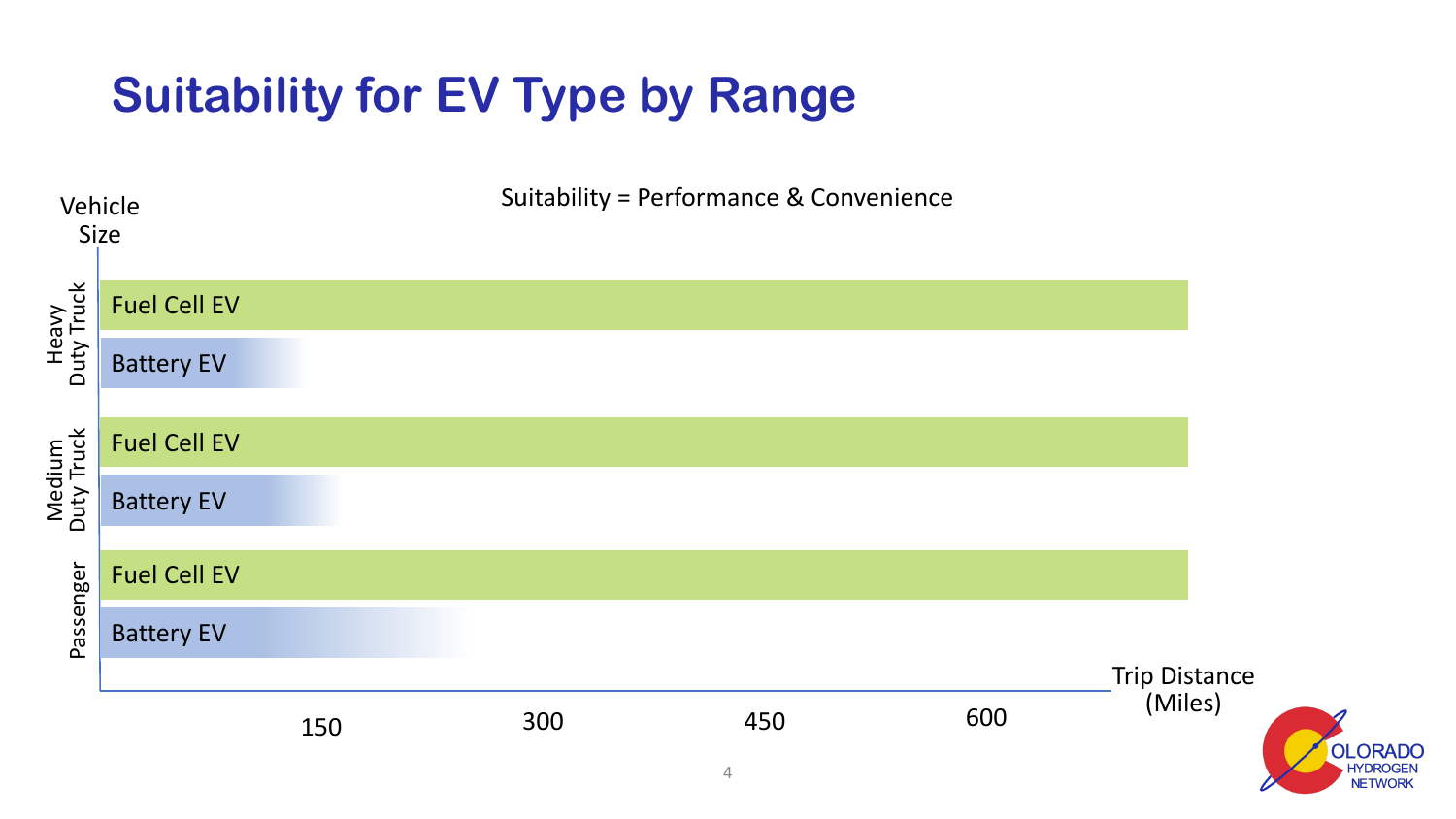### **Battery Temperature Performance**

#### Change Relative to 75° F



Source: American Automobile Association https://www.colorado.aaa.com/news/study-icy-temps-kill-electric-vehicle-range

#### Two Reasons

- 1. Battery output less at cold
- 2. Power-hungry Heater & A/C

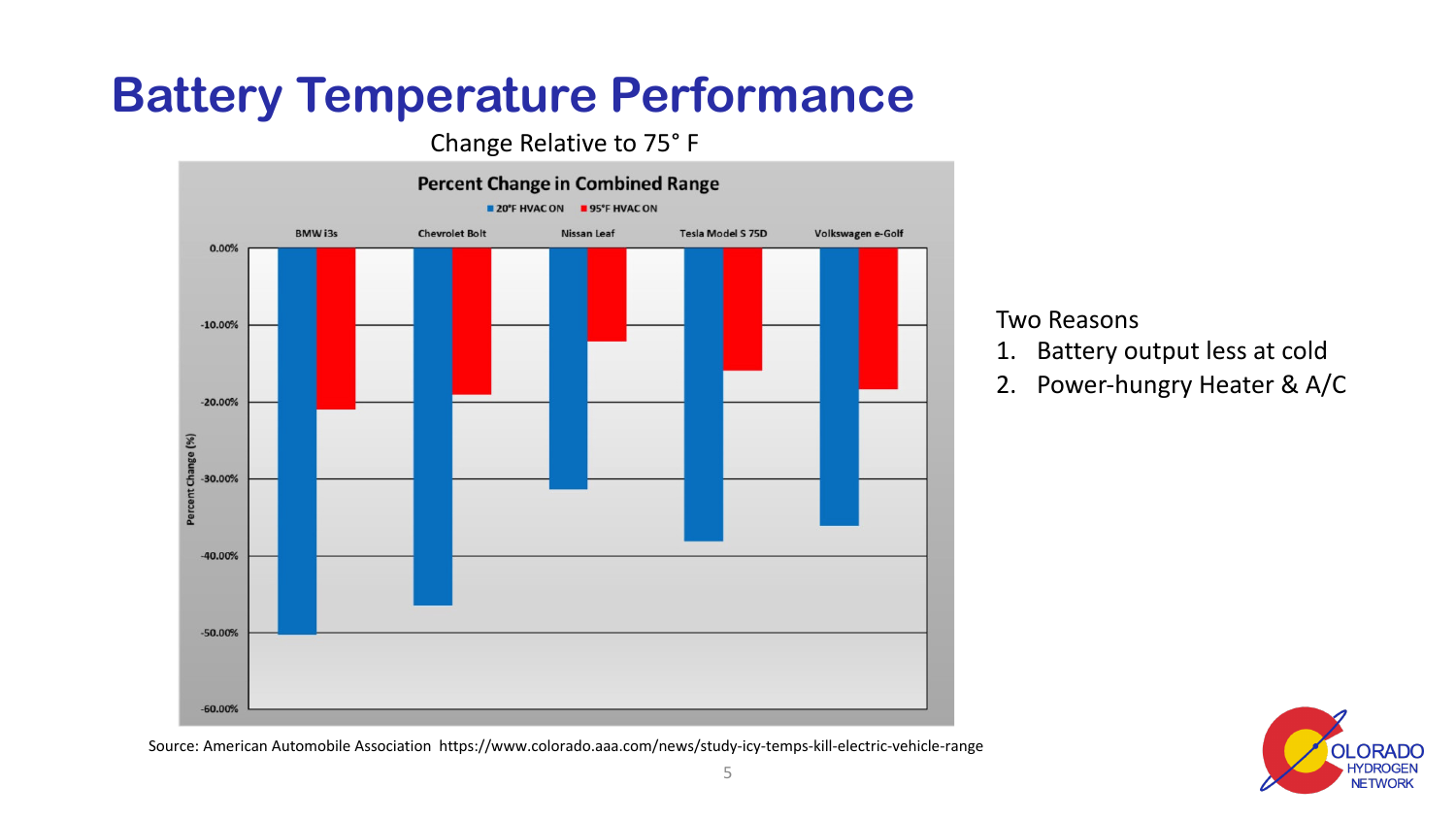## **Refueling Comparison**

|                    | <b>Charging</b>                                                                                                                                    | <b>Hydrogen</b>                                                                                                                                |
|--------------------|----------------------------------------------------------------------------------------------------------------------------------------------------|------------------------------------------------------------------------------------------------------------------------------------------------|
| <b>Refuel Time</b> | • 40 minutes per 300 miles<br>• Frequent fast-charging harms the battery                                                                           | 3 minutes per 400 miles                                                                                                                        |
| Availability       | • Charge at home but<br>• Issues for apartments & low-income                                                                                       | • Need build-out of stations but<br>• Stations can service hundreds of cars per day                                                            |
| Useable Life       | • Battery lasts half the life of the vehicle<br>• Replacement expensive                                                                            | Fuel Cell lasts the life of the vehicle                                                                                                        |
| Zero Carbon?       | Until grid is 100% renewable, not all<br>vehicles will be charging with green power                                                                | H <sub>2</sub> fuel stations can use 100% green power<br>today via agreements with the utilities                                               |
| In the Long Term   | • Inability of the grid to supply wide-spread<br>fast-charging<br>• Problematic getting power for fast-<br>charging to small towns and rural sites | On-site electrolysis plus H2 delivery:<br>• Delivery of hydrogen relieves the grid<br>• Delivery suitable for small towns or rural<br>stations |